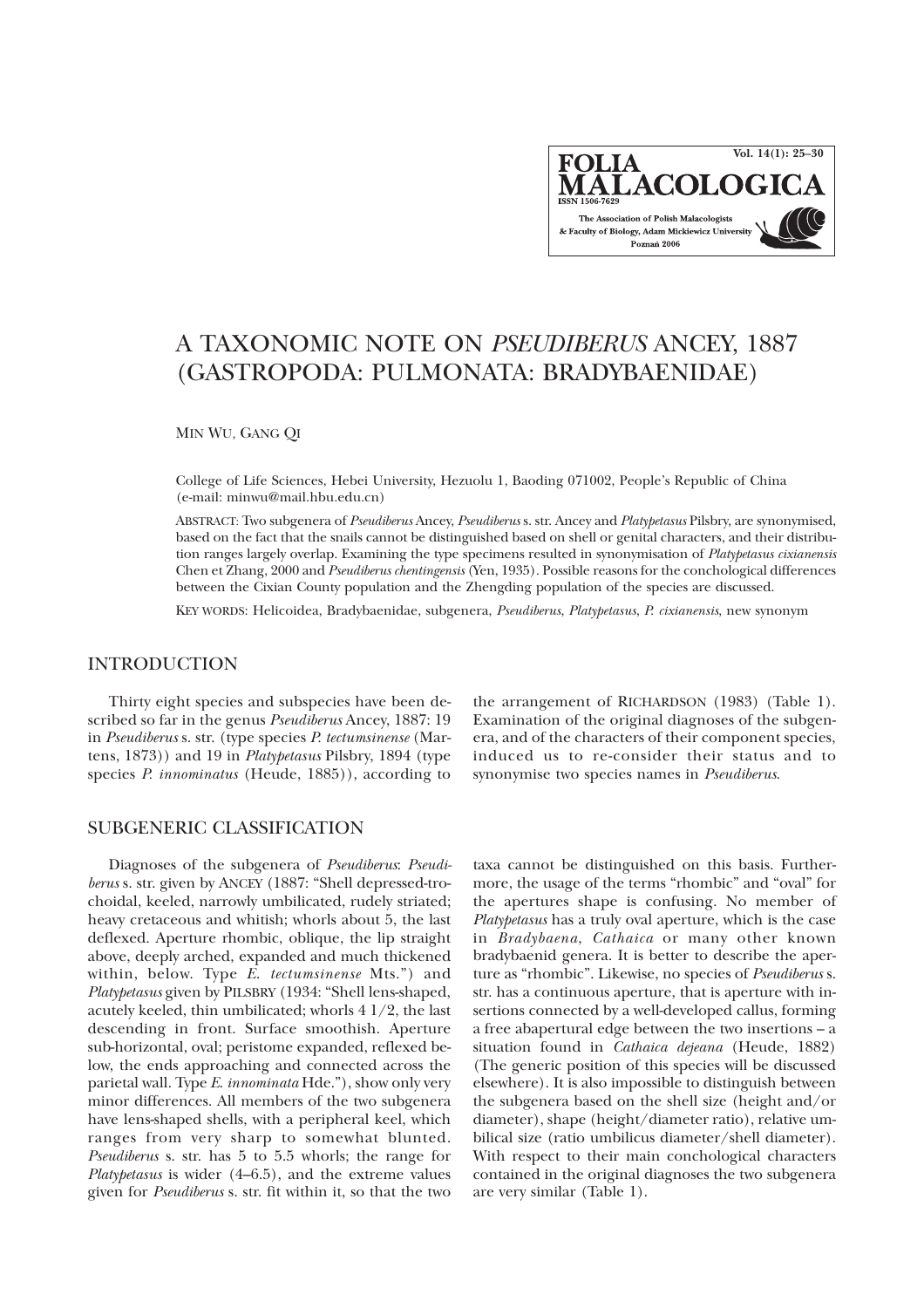Table 1. Members of *Pseudiberus*, mainly according to the arrangement of RICHARDSON (1983). Twelve subspecies of *Pseudiberus* (s. str.) *plectotropis* are not listed. (\*\*\*: type species; /, ? – unclear; + – aperture continuous; – – aperture discontinuous)(data from ADAMS 1870, HEUDE 1882, 1885, TRYON 1888–1889, PILSBRY 1892, 1893, 1934, ANCEY 1897, MÖLLENDORFF 1899, STURANY 1901, ANDREAE 1925, BLUME 1925, ODHNER 1925, 1963, YEN 1935, 1939, ZILCH 1968, CHEN & ZHANG 2000)

| Species                                                 | Whorl<br>number | Height       |               | Umb. Diam./<br>Diam. (maj.) | Aperture<br>continu-<br>ous |
|---------------------------------------------------------|-----------------|--------------|---------------|-----------------------------|-----------------------------|
| P. (s. str.) anisopleurus Ancey, 1897                   | 5               | $\,8\,$      | 14.5          | medium-sized                | —                           |
| P. (s. str.) chitralensis (Odhner, 1963)                | $\overline{5}$  | 7.5          | 15.5          | ca. $1/9$                   |                             |
| P. (s. str.) futtereri (Andreae, 1903)                  | 5               | $7 - 8$      | $15 - 16$     | ca. $1/7$                   |                             |
| P. (s. str.) mataianensis (Nevill, 1878)                | 5.5             | ?            | 13.5          | ca. $1/5$                   |                             |
| P. (s. str.) plectotropis (Martens, 1864)               | 5.5             | 5            | 19            | ca. $1/4$                   |                             |
| P. (s. str.) tectumsinense (Martens, $1873$ )***        | 5.5             | ?            | $16.5 - 21$   | tiny                        |                             |
| P. (s. str.) zenonis (Gredler, 1882)                    | 5.5             | $7 - 8$      | $17 - 20$     | ca. $1/7$                   |                             |
| P. (Pl.) anderssoni Odhner, 1925                        | 5.25            | 11           | 18            | ca. $1/7$                   |                             |
| P. (Pl.) anderssoni depressa Yen, 1935                  | 5               | $8.6 - 8.9$  | $19.1 - 21.7$ | ca. $1/4-5$                 |                             |
| P. (Pl.) castanopsis (Möllendorff, 1899)                | 5               | 11           | 24            | 1/5                         |                             |
| P. (Pl.) causius (Möllendorff, 1899)                    | 6.5             | 5.75         | 15.5          | ca. $1/5$                   | $^{+}$                      |
| P. (Pl.) chentingensis Yen, 1935                        | $5^{2/3}$       | $9.7 - 11.1$ | 19.4-22.3     | $1/7 - 7.5$                 |                             |
| P. (Pl.) chentingensis latispira Yen, 1935              | $5^{2/3}$       | $7.1 - 12.3$ | $14.1 - 21$   | $1/6.6 - 7.5$               |                             |
| P. (Pl.) encaustochilus (Möllendorff, 1899)             | 5.5             | 5.25         | 13.5          | ca. $1/3$                   | $^{+}$                      |
| P. (Pl.) innominatus (Heude, 1885)***                   | $4 - 4.5$       | $6 - 9$      | $12 - 17$     | ca. $1/7 - 8$               |                             |
| P. (Pl.) innominatus aquilus (H. Adams, 1870)           |                 |              | $\sqrt{2}$    |                             |                             |
| P. (Pl.) innominatus duplicatus (Möllendorff, 1899)     |                 | $5 - 7.25$   | $16.5 - 21.5$ |                             |                             |
| P. (Pl.) lancasteri (Gude, 1919)                        | 6               | 4.25         | 14.5          | ca. $1/2.5$                 |                             |
| $P. (Pl.)$ mariellus (H. Adams, 1870)                   | 4.5             | 7.5          | 18            | ca. $1/5$                   | $^+$                        |
| P. (Pl.) mariellus submariellus (Pilsbry, 1893)         | Γ               | $\sqrt{2}$   | $\sqrt{2}$    | 1/5                         |                             |
| P. (Pl.) obrutschewi Sturany, 1901                      | $5 - 6$         | $4.1 - 7$    | $17 - 21$     | ç.                          | $^+$                        |
| P. (Pl.) strophostomus (Möllendorff, 1899)              | 8.5             | 6.25         | 5             | tiny                        | $^+$                        |
| P. (Pl.) trochomorphus (Möllendorff, 1899)              | 6               | 8            | 21.5          | 1/4                         |                             |
| P. (Pl.) trochomorphus microtrochus (Möllendorff, 1887) |                 |              | $\sqrt{2}$    |                             |                             |
| P. (Pl.) trochomorphus wentschuanensis Blume, 1925      | $6 - 6.5$       | $7 - 9.5$    | $20 - 24$     | ca. $1/4$                   | $^+$                        |
| P. (Pl.) cixianensis Chen et Zhang, 2000 syn. nov.      | 4.5             | 7            | 21.5          | tiny                        |                             |

The subgenera do not differ in their genital systems; both show a combination of "a bundle of mucous glands + a piece of love dart + absence of flagellum" (WU unpublished).

Members of *Pseudiberus* s. str. are distributed in Middle Asia (only one species, *P*. *plectotropis*), N. and NW. China; species of *Platypetasus* are found within

this area, so that the two distribution ranges overlap in their mid- to eastern parts. The distribution pattern provides no support for the subdivision of the genus *Pseudiberus*.

The split of *Pseudiberus* into *Pseudiberus* s. str. and *Platypetasus* is not justified and the subgenera should be synonymised.

## STATUS OF *PSEUDIBERUS CIXIANENSIS* CHEN ET ZHANG AND *P. CHENTINGENSIS* (YEN)

#### MATERIAL EXAMINED

- Types of *Pseudiberus cixianensis*: Pengcheng Town (36°24'N, 114°06'E), Cixian County, Hebei Prov., leg. TANG SHANKANG, ZMIZ [=Zoological Museum of Institute Zoology, Chinese Academy of Sciences, Beijing, China]-types-08710;
- *Platypetasus cixianensis*, Lufeng Mt., Cixian County, Hebei Prov., leg. LIU, June 1st, 1936, ZMIZ-types- -010722, two empty shells;
- *Pseudiberus chentingensis* (Yen, 1935), ZMIZ00163, Jiaozuo, Henan Prov., leg. CHEN GUANGWEN, 1999. ўII.22.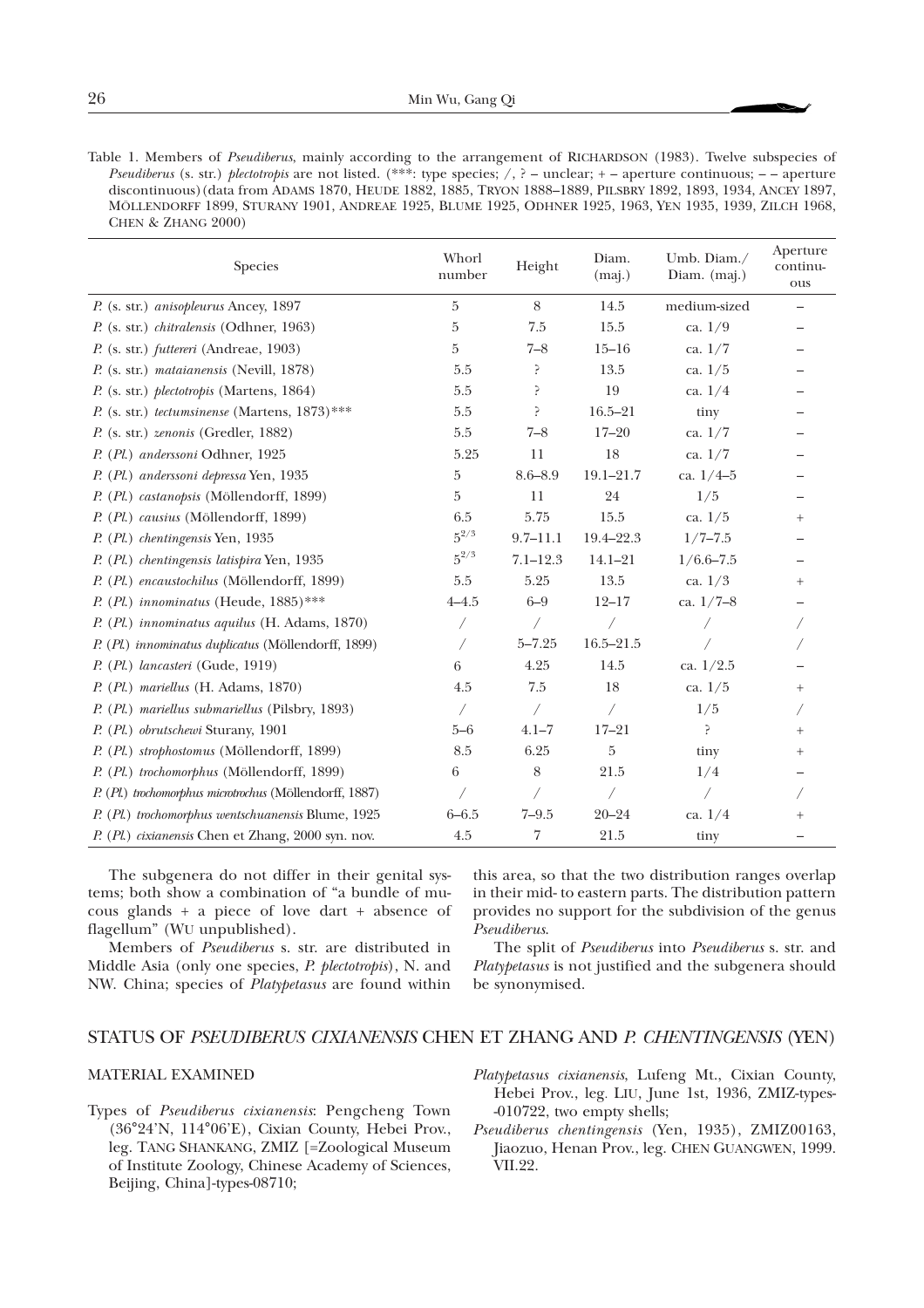## *PSEUDIBERUS* (*PLATYPETASUS*) *CIXIANENSIS* CHEN ET ZHANG 2000, NEW SYNONYM

In the original description (CHEN & ZHANG 2000), *P*. *cixianensis* was compared to *P*. *tectumsinense* (Martens, 1873). Actually, the population on which the description of *P*. *cixianensis* was based is morphologically and geographically the closest to *P*. *chentingensis* (Yen, 1935).

Re-examining the types of *Pseudiberus* (*Platypetasus*) *cixianensis* Chen et Zhang 2000, we found that it was not a distinct species and should be regarded as a synonym of *Pseudiberus chentingensis* (Yen, 1935). The species did not depart from the original description

Table 2. Measurements of *Pseudiberus chentingensis* (Yen 1935), two adult specimens of ZMIZ00163

|                                   | Sp1   | Sp2   |
|-----------------------------------|-------|-------|
| embryonic whorls (ewh)            | 1.625 | 1.625 |
| number of whorls (whorl)          | 4.875 | 4.875 |
| shell height (height)             | 9.56  | 9.86  |
| shell diameter (width)            | 20.73 | 19.16 |
| aperture width (aw)               | 10.23 | 9.40  |
| aperture height (ah)              | 11.37 | 9.61  |
| shell height/diameter ratio (rhd) | 0.46  | 0.51  |

Table 3. Measurements of *Pseudiberus* (*Platypetasus*) *cixianensis*, 62 type specimens

|        | N  | Mini-<br>mum | Maxi-<br>mum | Mean  | S. D. |
|--------|----|--------------|--------------|-------|-------|
| ewh    | 62 | 1.375        | 1.625        | 1.502 | 0.036 |
| whorl  | 62 | 4.500        | 5.125        | 4.748 | 0.125 |
| height | 62 | 7.03         | 12.19        | 8.92  | 0.97  |
| width  | 62 | 16.86        | 22.67        | 18.94 | 1.22  |
| aw     | 62 | 7.46         | 11.18        | 9.04  | 0.80  |
| ah     | 62 | 8.50         | 12.78        | 10.06 | 0.86  |
| rhd    | 62 | 0.41         | 0.56         | 0.48  | 0.04  |

of *P*. *chentingensis* (YEN 1935) in almost any conchological characters. The only difference between *cixianensis* and *chentingensis* is the whorl number of protoconch, the latter species with a 2-whorl protoconch. In the original description of *cixianensis*, the so-called "double-lip" structure on the upper part of the lip was regarded as the most important diagnostic character. However, examination of the whole type series revealed that it could be subdivided in three groups of different lip morphology: 1 – with a clearly double-lip structure; 2 – with normal lip; 3 – intermediates between 1 and 2 (Fig. 1). The character is obviously variable and thus not sufficient to describe a new species.

The results of the principal component analysis (PCA), including six metric characters and one coefficient (Tables 2, 3): number of embryonic whorls, number of whorls, shell height, shell diameter, aperture width, aperture height and shell height/diameter ratio, in 62 shells of *cixianensis* and two shells of *chentingensis*, also confirm the synonymisation. In the scatter plot two solid diamonds denoting the two shells of *chentingensis* are within the *cixianensis* group, and the *cixianensis* shells with different aperture characters also show a good consistency (Tables 4, 5, Fig. 2).

Table 5. Rotated component matrix. Factor loadings of shell parameters on the first two PC. Extraction method: Principal Component Analysis. Rotation method: Quartimax with Kaiser normalization

|               | Component |       |  |  |
|---------------|-----------|-------|--|--|
|               | 1         | 2     |  |  |
| <b>EWH</b>    | 0.044     | 0.344 |  |  |
| <b>WHORL</b>  | 0.395     | 0.716 |  |  |
| <b>HEIGHT</b> | 0.508     | 0.822 |  |  |
| <b>WIDTH</b>  | 0.933     | 0.222 |  |  |
| AW            | 0.903     | 0.205 |  |  |
| AH            | 0.957     | 0.067 |  |  |
| <b>RHD</b>    | $-0.079$  | 0.947 |  |  |

Table 4. Total variance explained. Extraction method: Principal Component Analysis

| Compon. |       | Initial eigenvalues  |                      | Extraction sums of squared load-<br>ings |                      |                      | Rotation sums of squared<br>loadings |                      |                      |
|---------|-------|----------------------|----------------------|------------------------------------------|----------------------|----------------------|--------------------------------------|----------------------|----------------------|
|         | Total | $%$ of Vari-<br>ance | Cumula-<br>tive $\%$ | Total                                    | $%$ of Vari-<br>ance | Cumula-<br>tive $\%$ | Total                                | $%$ of Vari-<br>ance | Cumula-<br>tive $\%$ |
| ewh     | 3.817 | 54.528               | 54.528               | 3.817                                    | 54.528               | 54.528               | 3.025                                | 43.214               | 43.214               |
| whorl   | 1.507 | 21.535               | 76.063               | 1.507                                    | 21.535               | 76.063               | 2.299                                | 32.850               | 76.063               |
| height  | 0.935 | 13.357               | 89.420               |                                          |                      |                      |                                      |                      |                      |
| width   | 0.426 | 6.087                | 95.507               |                                          |                      |                      |                                      |                      |                      |
| aw      | 0.200 | 2.864                | 98.371               |                                          |                      |                      |                                      |                      |                      |
| ah      | 0.113 | 1.614                | 99.985               |                                          |                      |                      |                                      |                      |                      |
| rhd     | 0.001 | 0.015                | 100.000              |                                          |                      |                      |                                      |                      |                      |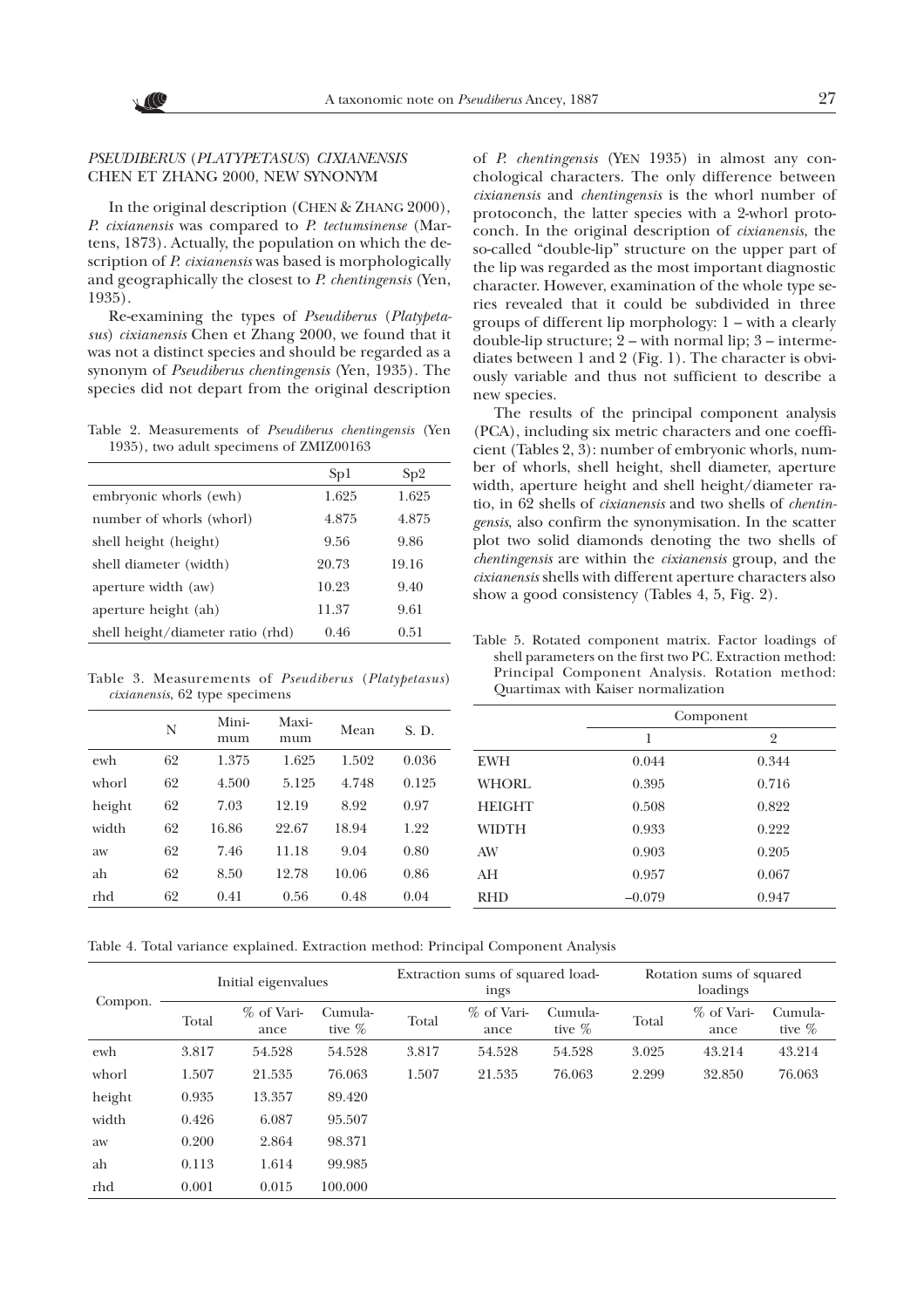

Fig. 1. A–F: *Pseudiberus* (*Platypetasus*) *cixianensis* new synonym, paratypes: A – ZMIZ-types-08710, specimen 55, aperture slightly double-lipped; B – ZMIZ-types-08710, specimen 60, aperture slightly double-lipped; C – ZMIZ-types-08710, specimen 3, aperture double-lipped; D – ZMIZ-types-08710, specimen 18, aperture double-lipped; E – ZMIZ-types-08710, specimen 62, aperture normal; F – ZMIZ-types-08710, specimen 61, aperture normal; G – *Pseudiberus chentingensis*, ZMIZ00163, specimen 1., aperture normal. Scale bar for the first three columns – 10 mm; 4th column shows details of aperture: arrowheads – double-lip; arrows – normal lip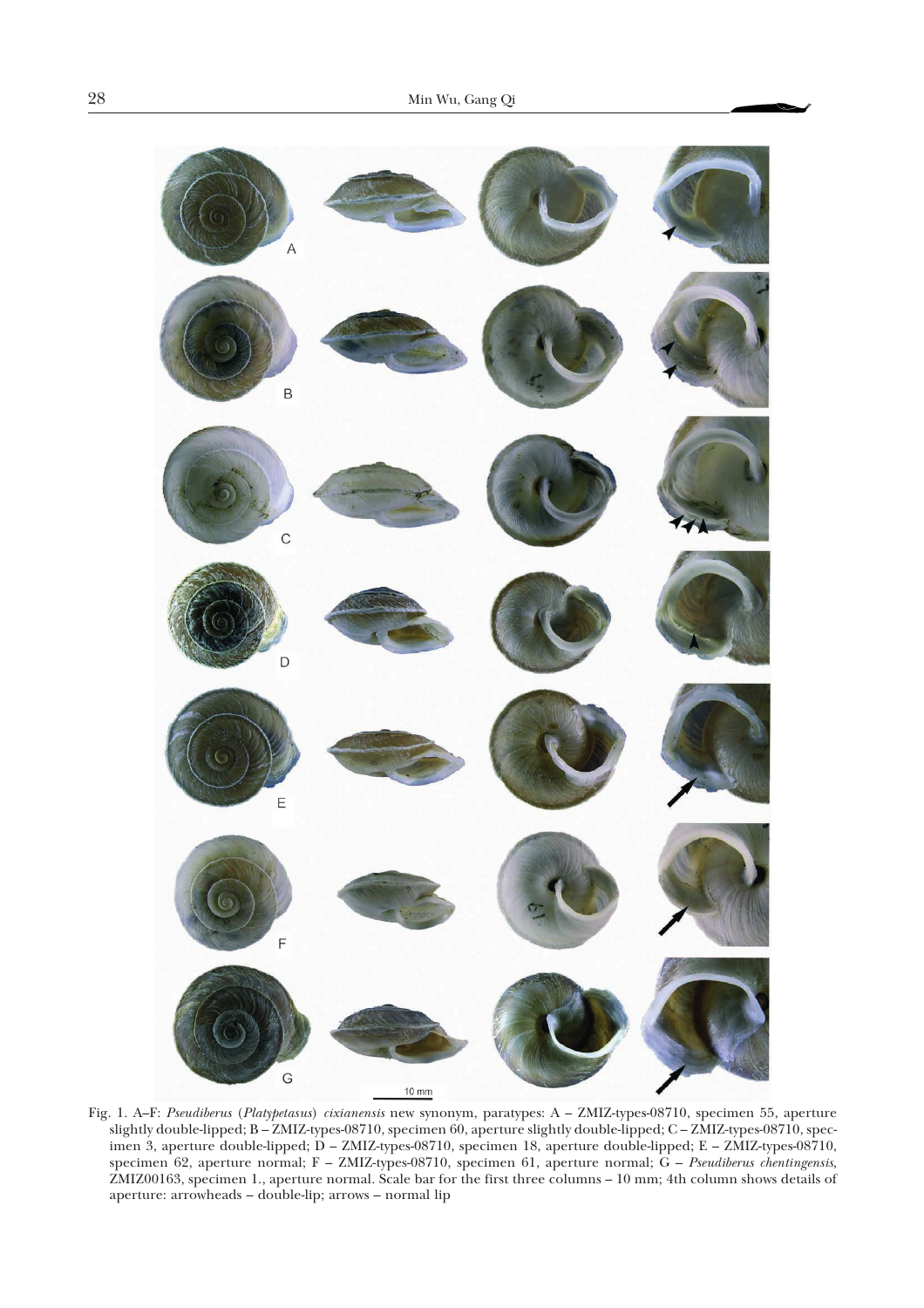The double-lipped aperture, although very rare not only in *Pseudiberus* but also in all bradybaenids, should be regarded as an aberration of normal lip morphology which forms in some particular environmental conditions; it only occurs in a part of individuals within a local population of *P*. *chentingensis*. This kind of variation may be provisionally regarded as an adaptation to arid environment, though further evidence is needed. It may reduce the aperture surface area, which is thought to be associated with either limiting water loss or reducing predation (GOODFRIEND 1986). However, the type locality of *P*. *chentingensis*, Zhengding [=Chengding] in Hebei Prov., has almost the same annual rainfall (ca. 600 mm) as the localities in Cixian County and Jiaozuo (ca. 635 mm). Such data appear to be insufficient to explain why the apertures of the Cixian County snails differ greatly from those from Jiaozuo. Another notable difference between the Chengding population and the Cixian County population is the number of whorls of their shells. The number of whorls is higher in Chengding (5 2/3) than in Cixian County (4 3/4). Considering that the snails from both populations have a similar shell size, it appears to agree well with GOODFRIEND's (1983) hypothesis: "Snails producing shells with a larger whorl number relative to body size would be able to retract deeper and, thus, would be expected to lose water slower".

# **REFERENCES**

- ADAMS H. 1870. Descriptions of ten new species of land and freshwater shells collected by Robert Swinhoe, Esq., in China and Formosa. Proc. Zool. Soc. London 1870: 377–379.
- ANCEY M. C. F. 1897. Descriptions of three new Eulotae (Helices) from Central Asia. Nautilus 11: 16–17.
- ANDREAE A. 1925. Land- und Susswasserschnecken aus Zentral- und Ostasien. Durch Asien 3: 43–89.
- BLUME W. 1925. Die Konchylien der Stoetznerschen Szetschwan- Expedition. Arch. Moll. 57: 9–22.
- CHEN D. N., ZHANG G. Q. 2000. A new species of the family Bradybaenidae from China (Pulmonata: Stylommatophora: Bradybaenidae). Acta Zootaxon. Sin. 25: 275–276.
- GOODFRIEND G. A. 1983. Clinal variation and natural selection in the land snail *Pleurodonte lucerna* in western St. Ann Parish, Jamaica. Ph. D. Dissertation, Univ. Florida, Gainesville.
- GOODFRIEND G. A. 1986. Variation in land-snail shell form and size and its causes: A review. System. Zool. 35: 204–223.
- HEUDE P.-M. 1882. Mollusques Terrestres. Mem. Hist. Nat. Emp. Chinois (1): 1–84.
- HEUDE P.-M. 1885. Mollusques Terrestres. Mem. Hist. Nat. Emp. Chinois (2): 89–132.



Fig. 2. Principal component analysis. The two axes explain ca. 43.2% and ca. 32.9% variance, respectively. Sd – slightly double-lipped shells of *cixianensis*; n – normally lipped shells of *cixianensis*; d – double-lipped shells of *cixianensis*; ct – shells of *chentingensis*

## ACKNOWLEDGEMENTS

This work is supported by the Natural Science Foundation of China (NSFC, No. 30100017) and the grant from Hebei University.

- MÖLLENDORFF O. VON 1899. Binnen-Mollusken aus Westchina und Centralasien. I. Annuaire du Musee Zoologique de l'Academie Imperiale des St.-Petersburg 4: 46–144.
- ODHNER N. H. 1925. Shells from the San Men Series. Palaeontologia Sinica (D)6(2): 1–18, pls. I–V.
- ODHNER N. H. 1963. *Cathaica* (*Pseudiberus*) *chitralensis* n. sp. Proc. Mal. Soc. London 35: 151–154.
- PILSBRY H. A. 1892. Manual of Conchology. Conchological section, Academy of Natural Sciences of Philadelphia 2(8): 1–112.
- PILSBRY H. A. 1893. Manual of Conchology. Conchological section, Academy of Natural Sciences of Philadelphia 2(8): 113–314.
- PILSBRY H. A. 1934. Zoological results of the Dolan West China expedition of 1931, Part II, Mollusks. Proc. Acad. Nat. Sci. Philad. 86: 5–28.
- RICHARDSON J. 1983. Bradybaenidae: Catalog of species. Miscellaneous Publications of the Department of Malacology of the Academy of Natural Sciences of Philadelphia, No. 9.
- STURANY R. 1901. Obrutschew's Mollusken-Ausbbeute aus Hochasien. Denkschriften (Akademie der Wissenschaften in Wien, Mathematisch-Naturwissenschaftliche Klasse) 70: 17–48.